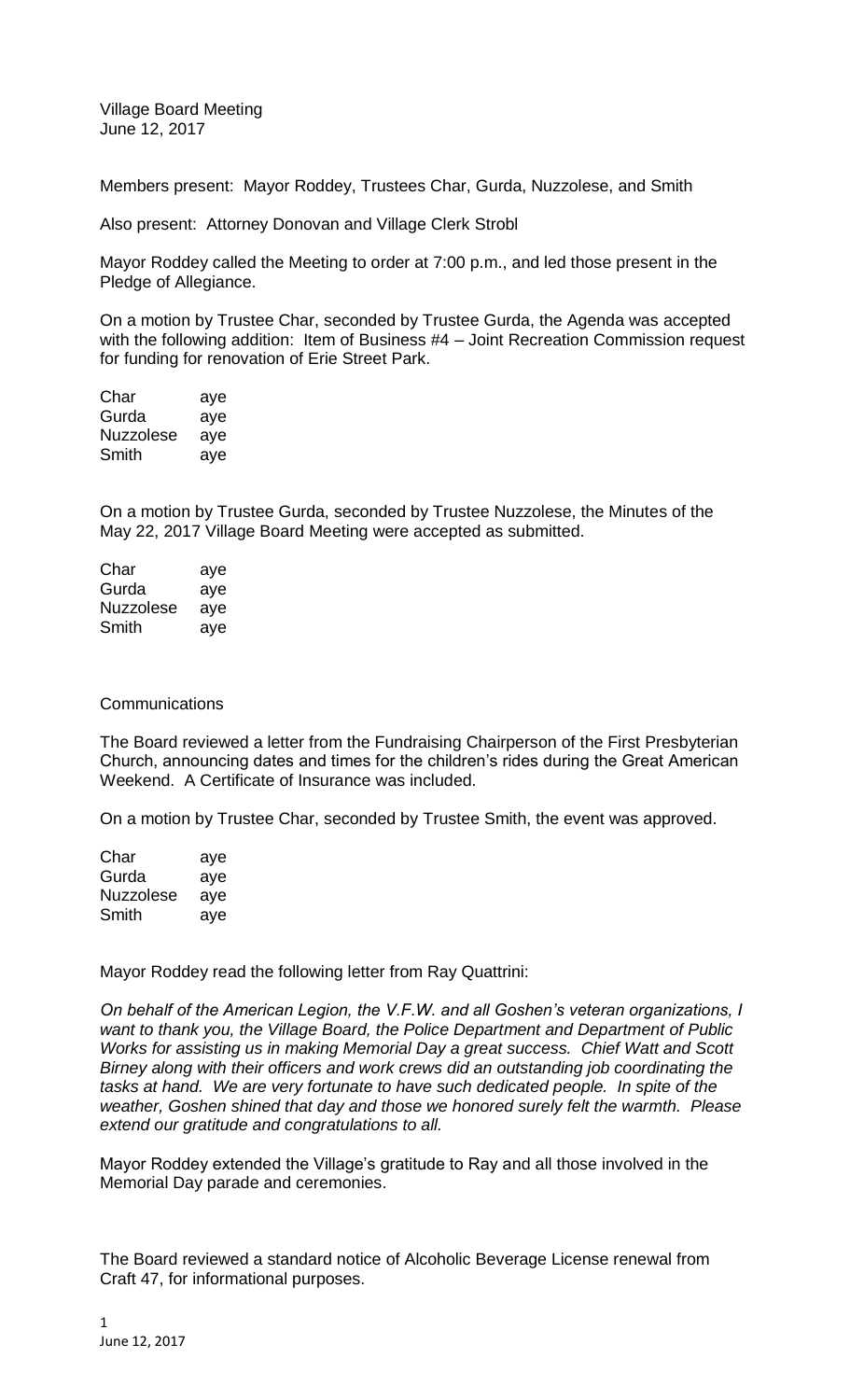Mayor Roddey read a letter from the Goshen Chamber of Commerce, requesting a temporary sign to announce the upcoming Goshen Community Fitness, Health & Wellness Expo to be held on August  $5<sup>th</sup>$ .

On a motion by Trustee Nuzzolese, seconded by Trustee Gurda, the request was approved.

Char aye Gurda aye Nuzzolese aye Smith aye

Items of Business

Trustee Gurda moved the following, which was seconded by Trustee Nuzzolese:

The Village Board of the Village of Goshen hereby authorizes the Advertisement for Bids for the Goshen Sidewalk Improvements – Greenwich Avenue Sidewalk Replacement project, and sets the bid opening for Friday, July 14, 2017, at 10:00 a.m., at Village Hall, 276 Main Street, Goshen NY.

| Char      | aye |
|-----------|-----|
| Gurda     | aye |
| Nuzzolese | aye |
| Smith     | aye |

On a motion by Trustee Gurda, seconded by Trustee Nuzzolese, Timothy Cox, Manuel A. Orellana, Manuel J. Orellana, and Brian Ritchings are hereby authorized to attend Hudson Valley Water Works' Spring Seminar on June 14, 2017 at the Village of Montgomery Senior Center. The total cost of this training is \$120.00, and the Department of Health will award 4 contact hours toward recertification.

| Char      | aye |
|-----------|-----|
| Gurda     | aye |
| Nuzzolese | aye |
| Smith     | aye |

Trustee Gurda presented an estimate from the Joint Recreation Commission for renovations at Erie Street Park. Costs are to be shared by the Village of Goshen, Town of Goshen, and the JRC.

On a motion by Trustee Char, seconded by Trustee Gurda, the Board approved an expenditure, from Parkland Fees, of an amount not to exceed \$30,000.00, for the Renovation of Erie Street Park.

| Char             | aye |
|------------------|-----|
| Gurda            | aye |
| <b>Nuzzolese</b> | aye |
| Smith            | aye |